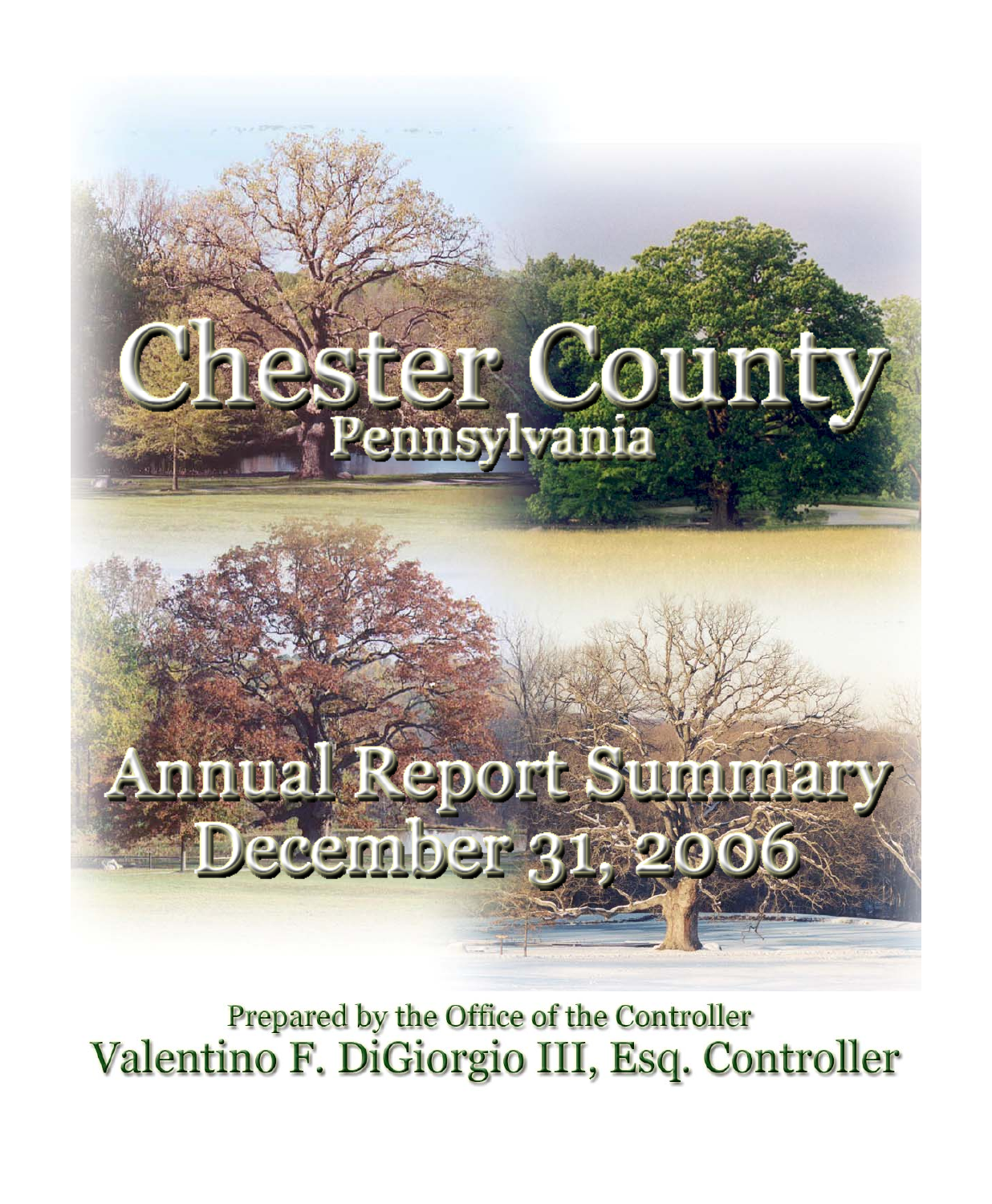

# **COUNTY OF CHESTER** OFFICE OF THE CONTROLLER

2 N. HIGH STREET, SUITE 540, P.O. BOX 2748, WEST CHESTER, PA 19380-0991 TELEPHONE: (610) 344-6155 FAX: (610) 344-6750

VALENTINO F. DIGIORGIO, III Controller

To the residents of Chester County:

I am pleased and excited to be able to present to the citizens of Chester County our second Annual Report Summary for the Fiscal Year Ended 2006. The information contained in this Report is a condensed and simplified overview form of the County of Chester's audited Comprehensive Annual Financial Report (CAFR) for the year ended December 31, 2006.



This Summary presents selected basic information about the County's revenues, spending, and demographics in an informal, easy to understand format. This Summary is not intended to replace the larger more detailed CAFR.

This Summary is presented as a means of increasing openness and public confidence in County Government through easier, more user-friendly financial reporting. Above all else this Summary is a tool to help taxpayers better understand how their tax dollars are being utilized.

A noteworthy accomplishment listed in this Summary is the upgrading of Chester County's credit rating to Aaa (see page 9). County residents should also be aware of the County's continued commitment to its award-winning open space preservation program (see page 4).

Readers desiring more detailed financial information can obtain the full, 161 page, CAFR from the County Controller's Office, 2 North High Street, Suite 540 (5th floor), PO Box 2748, West Chester, PA 19380-0991 or on the County's website at www.chesco.org under "Controller" "Comprehensive Annual Financial Report" or call 610-344-6155.

I hope that you find this report interesting and informative.

Sincerely,

abit D. Ljegio F

Valentino F. DiGiorgio III, Esq. Controller, County of Chester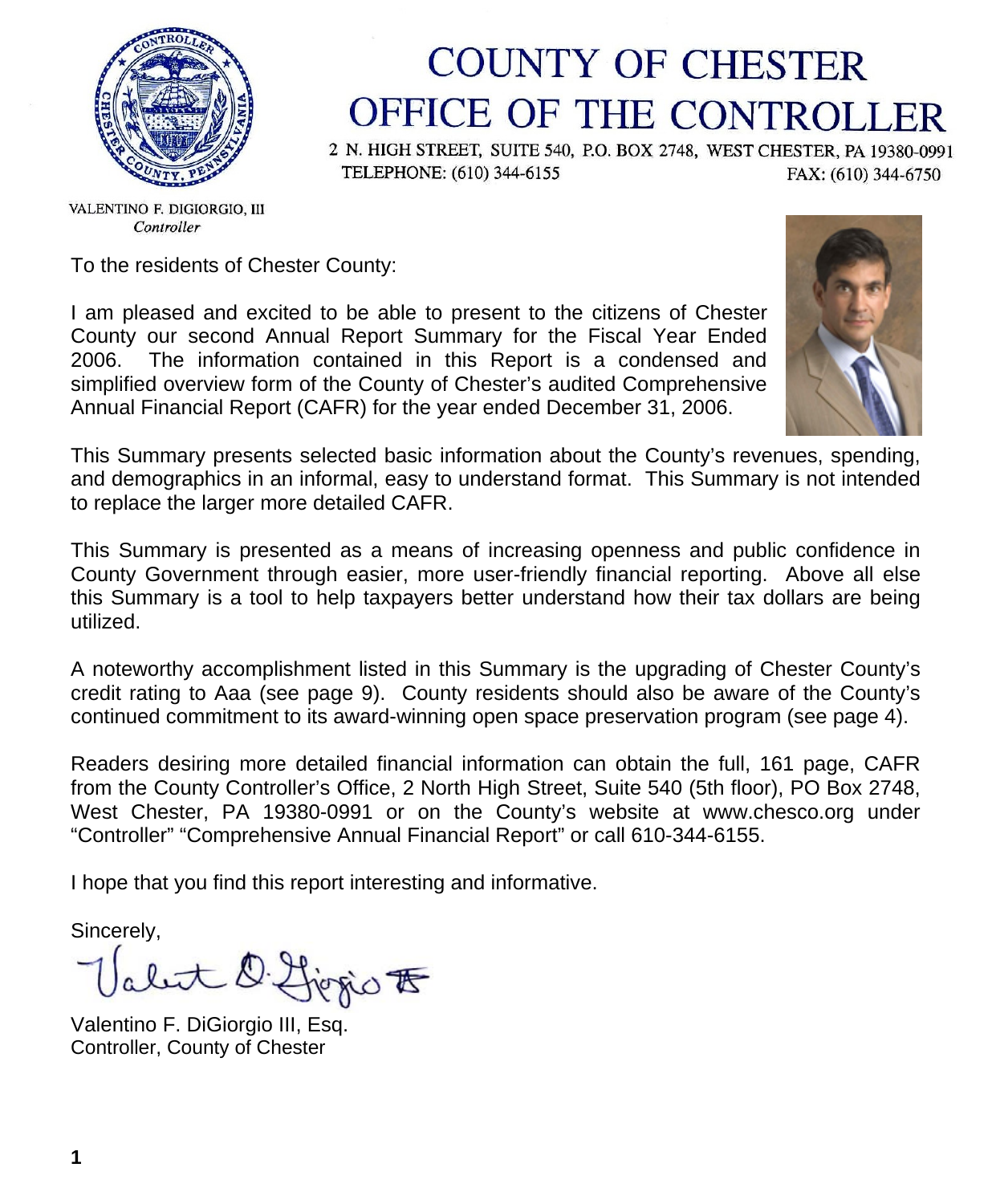Population and employment has dramatically grown in Chester County during the past thirty years as suburban development continues to spread westward and as high technology businesses grow along the Route 202 corridor.

The median income of the County's households is one of the highest in the Commonwealth of Pennsylvania. Chester County is one of the leading counties in home ownership as well. According to the 2000 census, Chester County has the most educated population in Pennsylvania.

There are 14 public school districts in Chester County providing elementary and secondary education, as well as many private and parochial schools. Chester County also is proud to be the home to six Universities and Colleges: Delaware County Community College, West Chester University, Immaculata University, Cheyney University, Lincoln University and The School of Graduate Professional Studies – Penn State Great

constructed to handle the increasing population.

The County of Chester, one of Pennsylvania's original three counties, was named by William

**About** 

**Chester** 

**County**

Penn in 1682. It is located in southeastern Pennsylvania, in the scenic Brandywine Valley approximately 30 miles west of Philadelphia. Chester County originally included what is now Delaware County, parts of Lancaster County and Berks County.

In 1784 the county seat was relocated from its then location, the City of Chester, to a more centralized location, the town of Turk's Head. In 1788 the name of the

town was changed from Turk's Head to its current name – West Chester. The first courthouse was completed in 1786. In 1847 a new courthouse, designed by Thomas N. Walter, was

The County has 73 political subdivisions, consisting of one third class city (Coatesville), 15 boroughs and 57 townships with the Borough of West Chester being the County Seat. The County has a population of approximately 482,000 and covers 782 square miles, including some of the most productive agricultural land in Pennsylvania.

Valley.











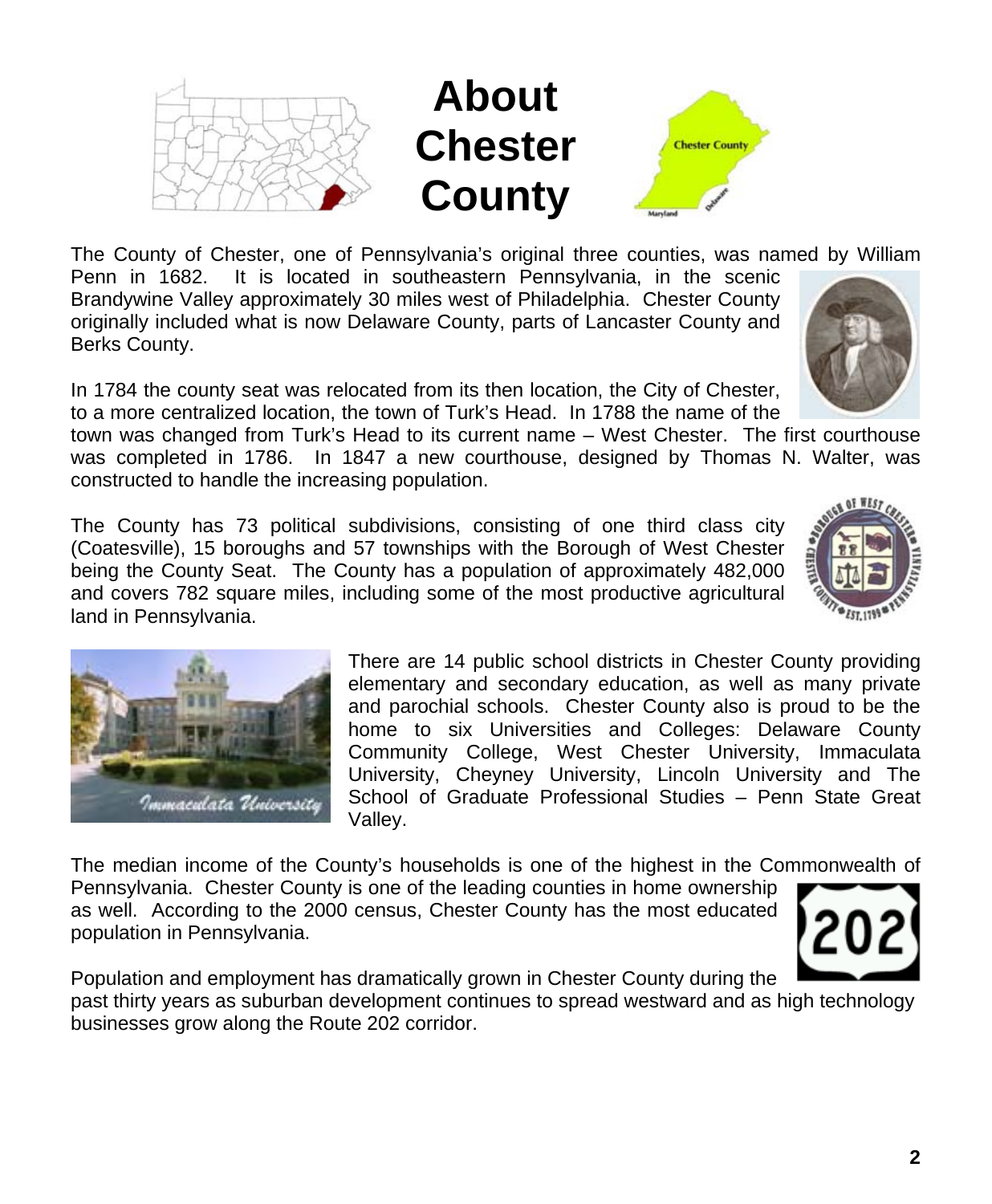## **Your County Real Estate Dollars**

Chester County residents paid County real estate taxes of \$369.90 on \$100,000 of assessed value in 2006.

Your County real estate taxes funded 35% or \$129.5 million of the County's activities for 2006. 65% or \$242.1 million of the County's spending is funded by state and federal grants and charges for services. The illustration below shows how each dollar of your County' real estate tax bill is spent.





|                     | <b>Millage Rates</b> |       |       |
|---------------------|----------------------|-------|-------|
|                     | 2006                 | 2005  | 2004  |
| General purposes    | 2.759                | 2.702 | 2.607 |
| Debt purposes       | 0.591                | 0.507 | 0.458 |
| All other purposes  | 0.349                | 0.349 | 0.349 |
| Total millage rates | 3.699                | 3.558 | 3.414 |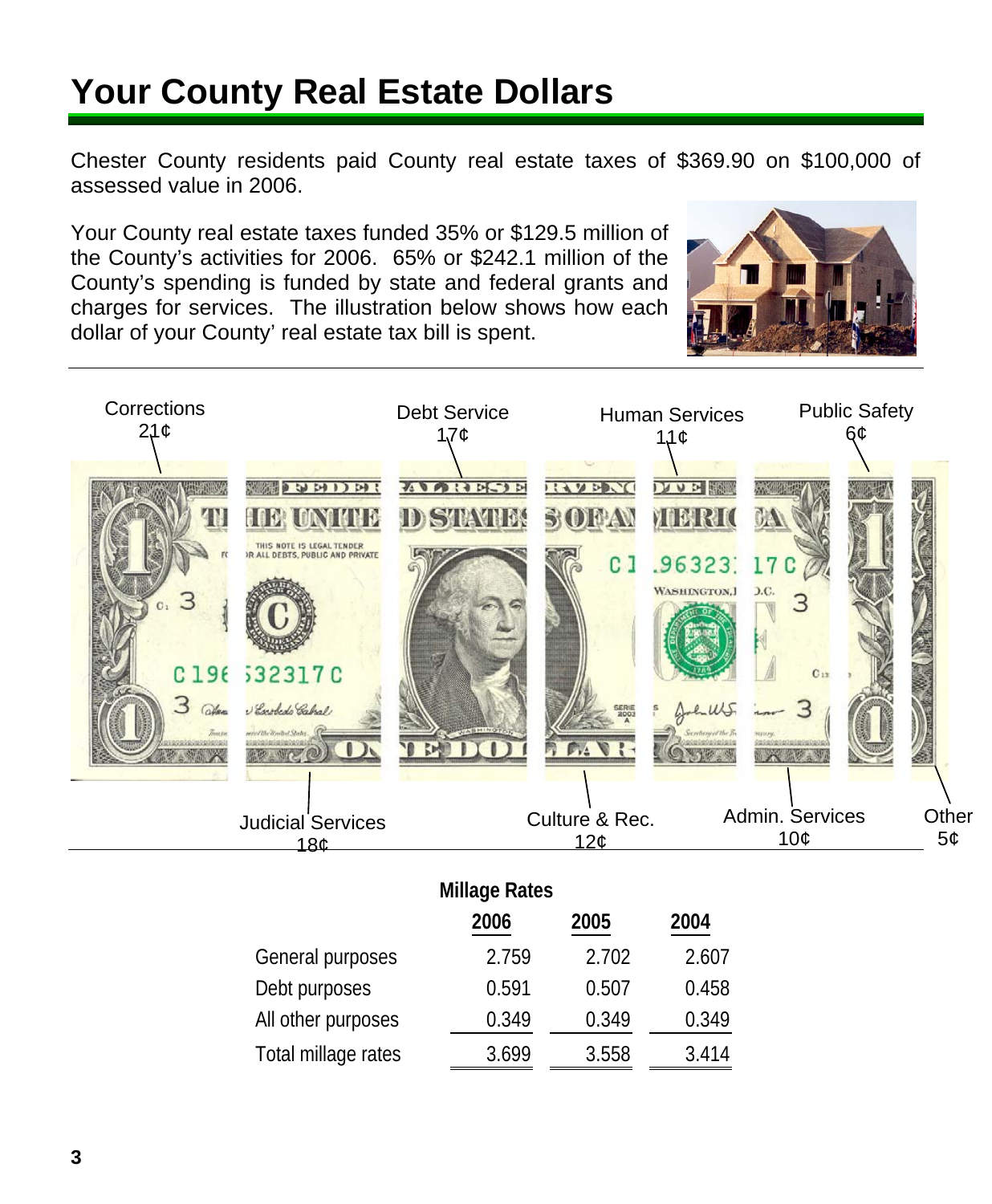## **Major Initiatives**

Our area is experiencing steady growth as indicated by yearly increases in property values and commercial and residential construction. The following are highlights of some of the County's current projects.

**Justice Center** – In order to meet the growing needs of our County, a seven-story, 375,000



square foot, \$90.2 million Justice Center to house the Chester County Court of Common Pleas and all court related departments is being constructed. In order to do so, in 2005 the County tore down the Dague Building and relocated those departments into rented facilities at 121 North Walnut Street during the construction of the Justice Center. Ground was broken on June 21, 2005 and it is scheduled for completion in 2008.

**Open Space Preservation** – The County continues to support its American Planning Association's Outstanding Planning Award winning open space preservation. Through the farmland preservation program the County disbursed \$10.4 million in 2006 which leveraged another \$16.6 million from conservancies and participating municipalities. This led to the preservation of over 2,000 acres of farmland during 2006. The municipal grants program provides financial and technical assistance regarding purchase and construction of recreational facilities. In 2006, this program's funding led to seven



new parks and park additions in various municipalities. The County has now preserved over 35,500 acres of open space.

**Prison Expansion and Renovation** – Due to the increased court activity construction of a 130,000 square foot addition to the prison adding 256 new cells, 512 beds, to the facility was started in October 2004. Renovation of the existing prison will begin when the new construction is completed. The project includes the hiring of 16 additional correctional officers during the renovations. The

estimated cost for this project is \$43.9 million. The prison expansion and renovation will be completed during 2007.

**Waste Water Treatment Facility** – A \$5.1 million expansion of the wastewater treatment facility is needed in order to serve the expanded county's facilities in Pocopson Township.



**Technology enhancements.** In 2007, the County will complete integration of its voice and data communications network and operations through the implementation of Voice over Internet Protocol (VOIP) technology in County departments. The County estimates savings of \$300,000 per year.

#### **Did You Know?**

In 2006, the Chester County Libraries were visited over 1.8 million times, and over 3.7 million books, CD's, videos, and more were checked out! That's 2 items per visit or 7 items per Chester County resident per year.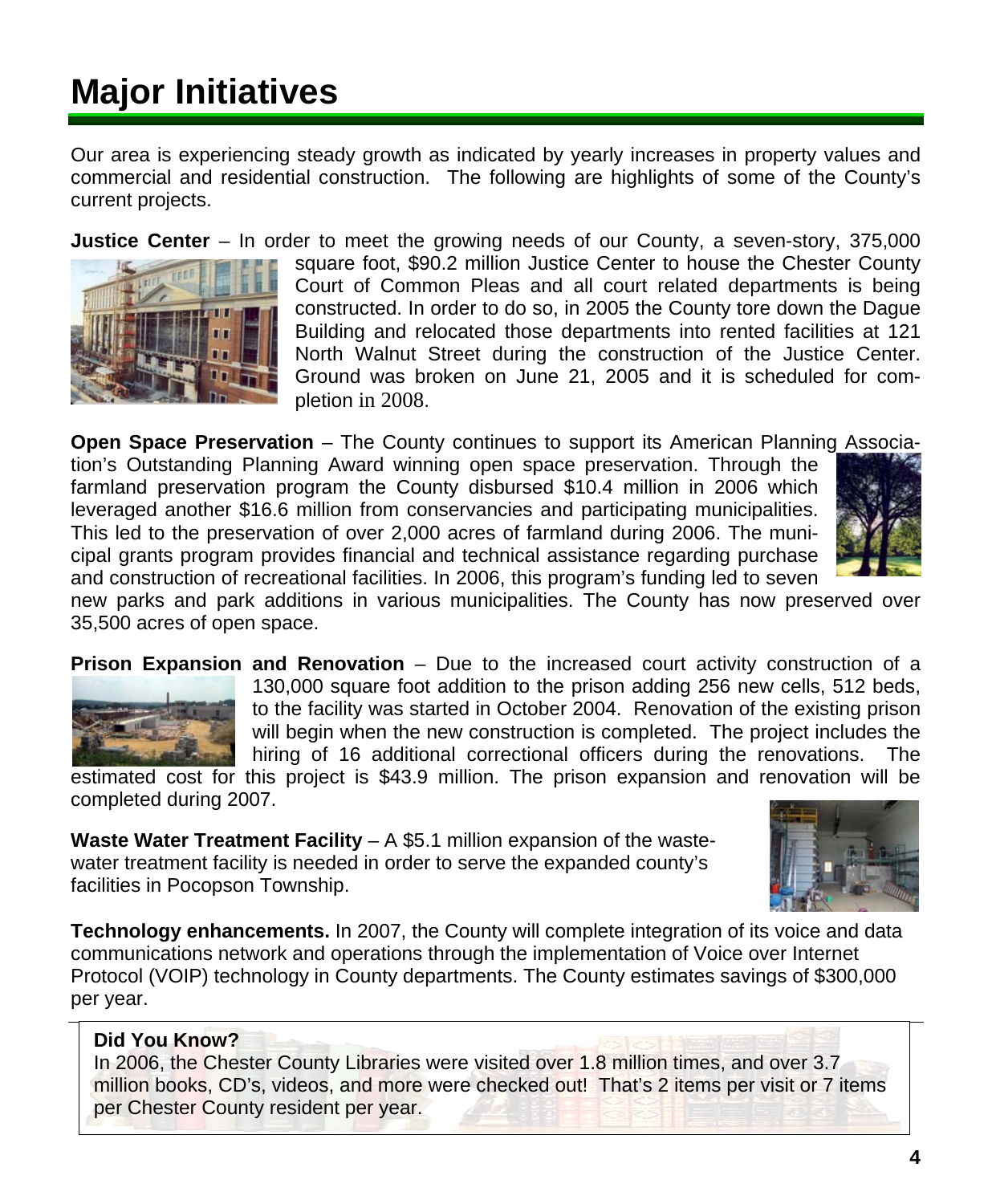# **Dollars In...**

| Revenues Taken In                  | 2006         | 2005         | 2004          |
|------------------------------------|--------------|--------------|---------------|
| (expressed in thousands)           |              |              |               |
| Program revenues:                  |              |              |               |
| Charges for services               | 60,829<br>\$ | 54,661<br>\$ | 53,791<br>S   |
| Operating grants and contributions | 184,306      | 174,521      | 160,935       |
| Capital grants and contributions   | 3,510        | 450          | 556           |
| General revenues:                  |              |              |               |
| Taxes                              | 129,496      | 121,768      | 110,746       |
| Investment earnings                | 8,234        | 5,788        | 2,614         |
| Miscellaneous                      | 6,356        | 2,114        | 349           |
| <b>Total Revenues</b>              | 392,731      | \$ 359,302   | 328,991<br>\$ |



#### **Did You Know?**

More than 68,891 acres of open space, public and private, are located in Chester County.

The county's park system contains approximately 4,953 acres. The 5 parks include Hibernia, Warwick, Springton Manor, Struble Trail, and Embreeville.

State and Federal parks and State game lands cover approximately 9,618 acres and include Valley Forge National Park. In addition there is a total of 2,319 acres of recreational open space within the 73 townships and municipalities.

Longwood Gardens is one of the most important horticultural show places in the United States. Its 1,000 acres of privately owned land is open to the public.

In 2006, over 23,000 people participated in the parks' special events that include Sheep & Wool Day, Freedom Fest, Old Fiddlers' Picnic, Dark in the Park and many more.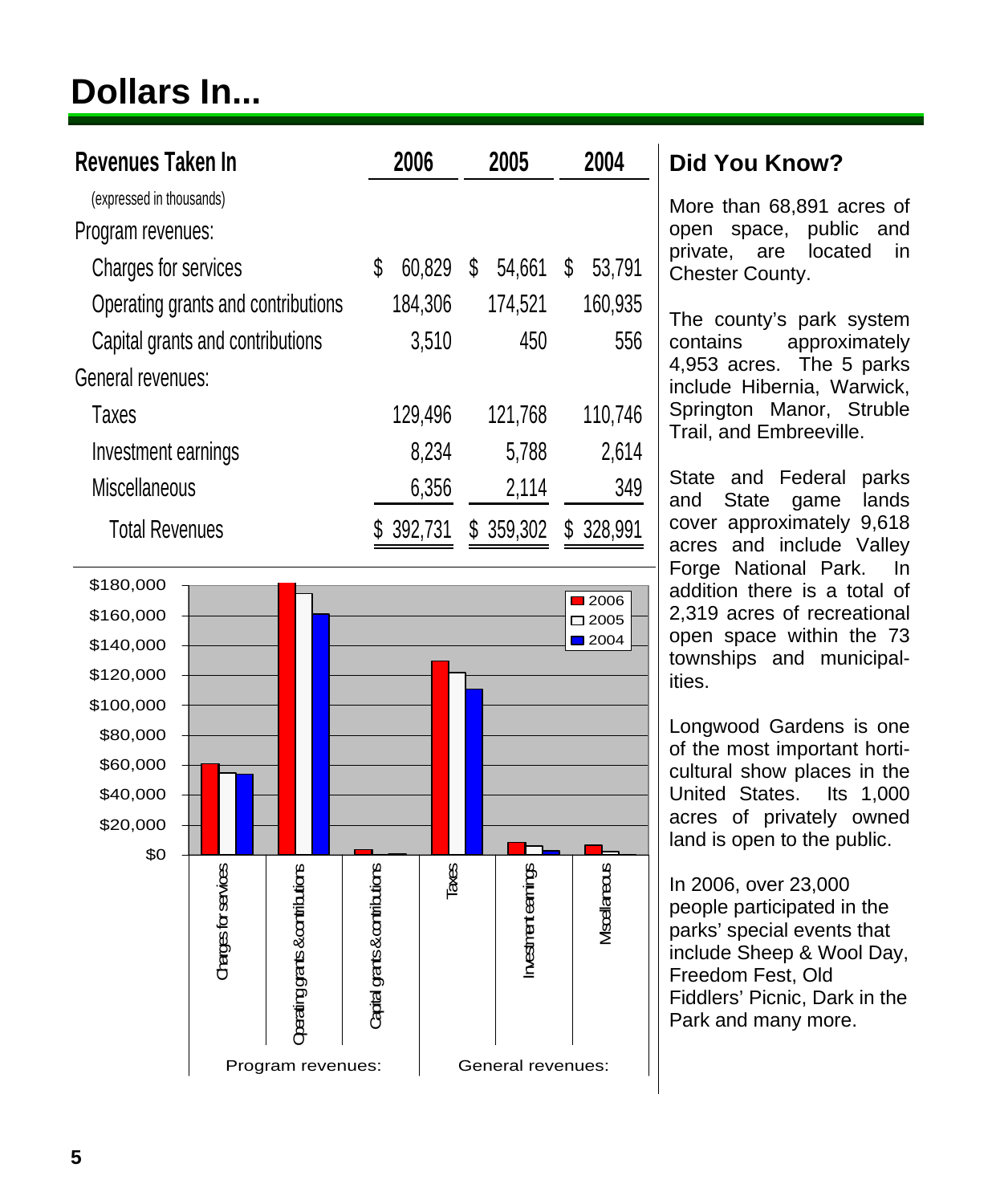# **Dollars Out…**

The following information represents the expenditures of the County for each of the major functions of Chester County government. Explanations of the functions are shown on the following page.

| <b>Services Provided</b>   |    | 2006    | 2005          |   | 2004    |
|----------------------------|----|---------|---------------|---|---------|
| (expressed in thousands)   |    |         |               |   |         |
| General government         | \$ | 32,489  | \$<br>29,593  | S | 31,644  |
| Judicial government        |    | 37,537  | 36,494        |   | 35,795  |
| Public safety              |    | 16,439  | 18,060        |   | 18,214  |
| Corrections                |    | 31,876  | 31,651        |   | 29,617  |
| Public works               |    | 1,347   | 1,084         |   | 1,180   |
| Human services             |    | 216,423 | 203,024       |   | 189,432 |
| Culture & recreation       |    | 15,741  | 16,584        |   | 17,596  |
| Conservation & development |    | 8,000   | 4,554         |   | 4,888   |
| Interest on long-term debt |    | 22,657  | 10,540        |   | 9,127   |
|                            | S  | 382,509 | \$<br>351,584 | S | 337,493 |



### **Did You Know?**

In 2006, **human ser-vices** made up **62%** of Chester County's total expenditures. The fo-lowing graph illustrates the percentage break-down of the County's Human services.

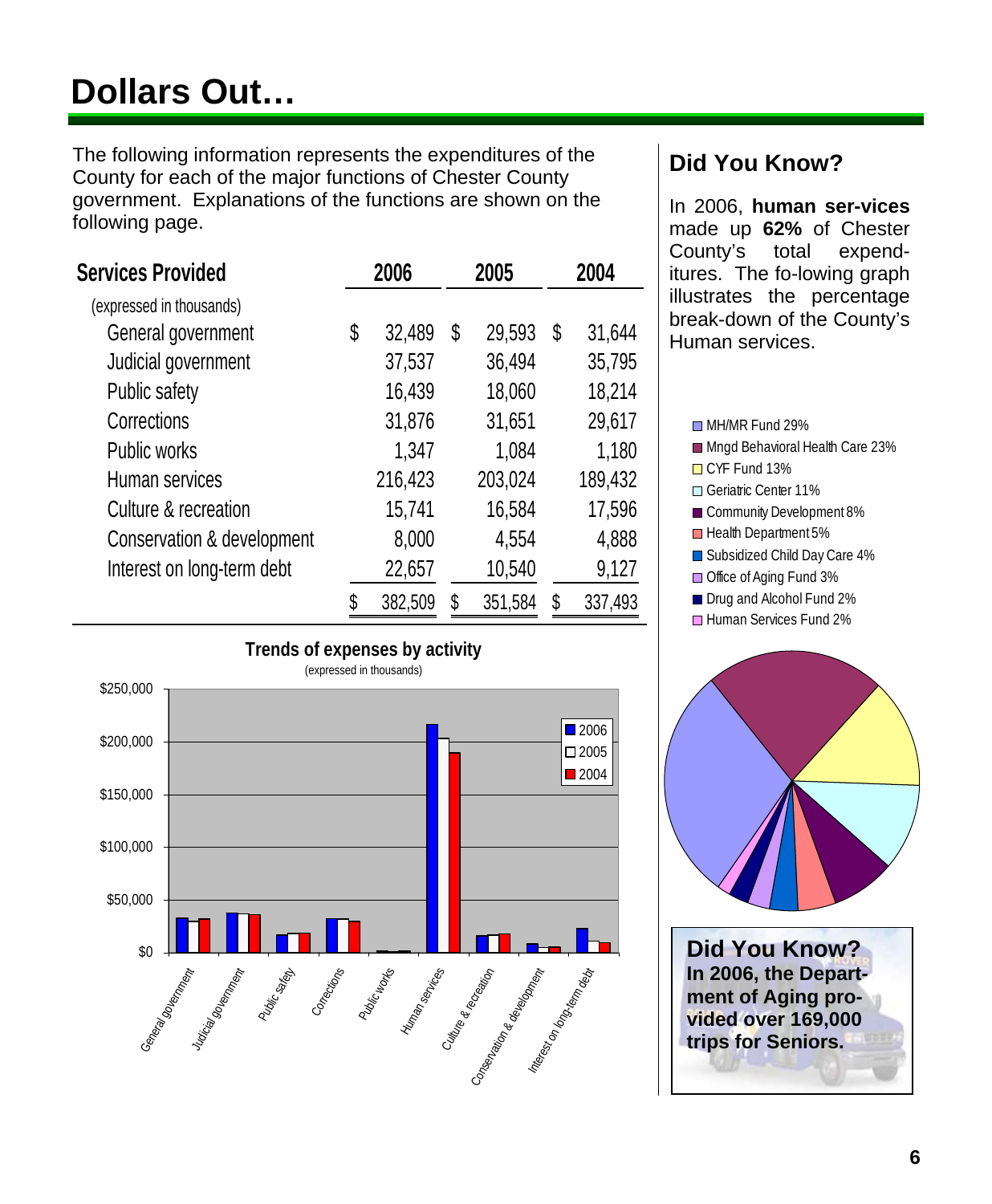## **Services Provided**



**General government** – Services provided by the County for the benefit of the public and the governmental body as a whole, including the administrative departments, the Office of the Controller, Commissioners, Treasurer, and the Recorder of Deeds.



**Judicial government** – Services provided by the County to the courts including the Court of Common Pleas and the following row offices: District Attorney, Clerk of Courts, Register of Wills, Prothonotary, and Sheriff.



**Public safety** – Services provided by the County for the safety and security of the public including emergency management, the 911 communications system, hazardous materials response, and emergency medical services.



**Corrections** – Expenditures used to support the prison, adult probation services, and juvenile probation services.



**Public works** – Expenditures for maintaining and rehabilitating the 97 County owned bridges. Financing for this program is provided by the County's share of the state gasoline taxes and federal grants.



**Human services** – Expenditures with the purpose of promoting the general health and well being of the community as a whole, including Public Health, the Human Services funds, and the Pocopson Home, a long-term nursing facility.



**Culture & recreation** – Expenditures to provide County residents opportunities and facilities for cultural and recreational programs including libraries and parks.



**Conservation & development** – Functions provided by the County to achieve a satisfactory living environment for the community as a whole including: planning, water resources, agricultural development, and soil conservation.

**Debt Service** – Payment of principal and interest obligations resulting from the issuance of bonds and notes.

### **Did You Know?**



A substantial part of Chester County still consists of large farms. There are approximately 1920 farms with an average size of 87 acres, with over 67,000 acres used for raising horses. Chester County has the second largest horse population in Pennsylvania.

Chester County is a world leader in the cultivated mushroom industry. Chester County produced an estimated \$336 million of mushrooms, which is 68% of the Pennsylvania crop.

Chester County is also home to 7 award winning wineries including Folly Hill Vineyards, Kreutz Creek Vineyards, and Va La Family Farmed Wines.

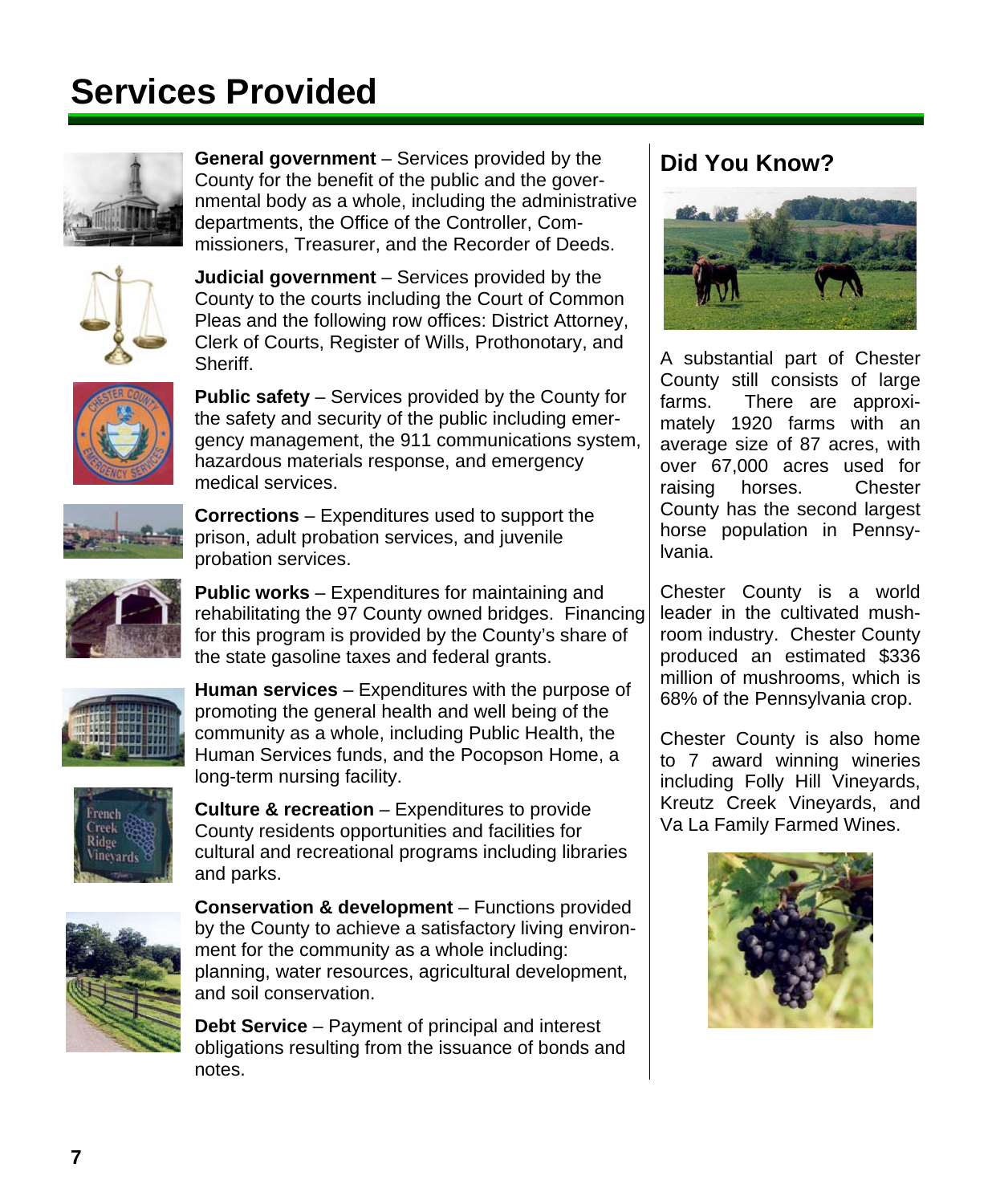### **Statement of Net Assets**

The Financial Position Statement, known in accounting terms as the "Statement of Net Assets", is designed to pro-vide a picture of the County's financial position as of the end of the year. The net assets figure represents the amount that the County owns versus the amount owed.

| (expressed in thousands) | 2006      | 2005     | 2004      |
|--------------------------|-----------|----------|-----------|
| Assets                   |           |          |           |
| Cash                     | \$110,414 | \$78,121 | \$97,439  |
| Investments              | 29,827    | 55,511   | 497       |
| Accounts receivable      | 36,374    | 31,788   | 26,674    |
| Capital assets           | 265,142   | 205,563  | 144,869   |
| Other assets             | 1,945     | 7,676    | 8,552     |
| Total assets             | 443,702   | 378,659  | 278,031   |
| Liabilities              |           |          |           |
| Accounts payable         | 36,731    | 38,303   | 29,034    |
| Unearned revenue         | 16,981    | 20,303   | 15,680    |
| Other liabilities        | 1,886     | 3,877    | 1,312     |
| Long-term liabilities    | 393,439   | 327,848  | 251,395   |
| <b>Total liabilites</b>  | 449,037   | 390,331  | 297,421   |
| Net Assets*              | (5, 335)  | (11,672) | (19, 390) |

\* Negative net assets are due to the cumulative effect of debt used to finance capital assets titled to others. Grants were provided to land conservancies for open space and to municipalities for park development and community development projects, such as Streetscape improvements and water and sewer infrastructure. That amount at December 31, 2006 was \$72.5 million.

#### **Did You Know?**

Chester County is a 3<sup>rd</sup> Class county. This means that the County has a population between 225,000 and 500,000 inhabitants. The County currently has an approximate population of 482,000.

#### **County Assets:**

**Cash** is the amount of cash held by the County in checking, savings, and cash on demand certificates with maturity terms of less than 90 days.

**Investments** are funds not needed within 90 days and are invested to earn interest in accordance with the County's investment policy.

**Receivables** represents the amounts which are owed to the County and are expected to be collected within the next twelve months.

**Capital assets** includes land, land improvements, buildings, building improvements, machinery and equipment, infrastructure, agricultural easements and construction in process.

#### **County Liabilities:**

**Accounts payable** represents amounts owed to vendors and employees where the expected payment is to be made within twelve months.

**Unearned revenue** is monies received by the County for a service yet to be rendered. As the service is rendered, this balance will be reduced and recognized as revenue.

**Long-term liabilities** are the balance owed by the County for compensated absences, health care, workers compensation, and long-term debt.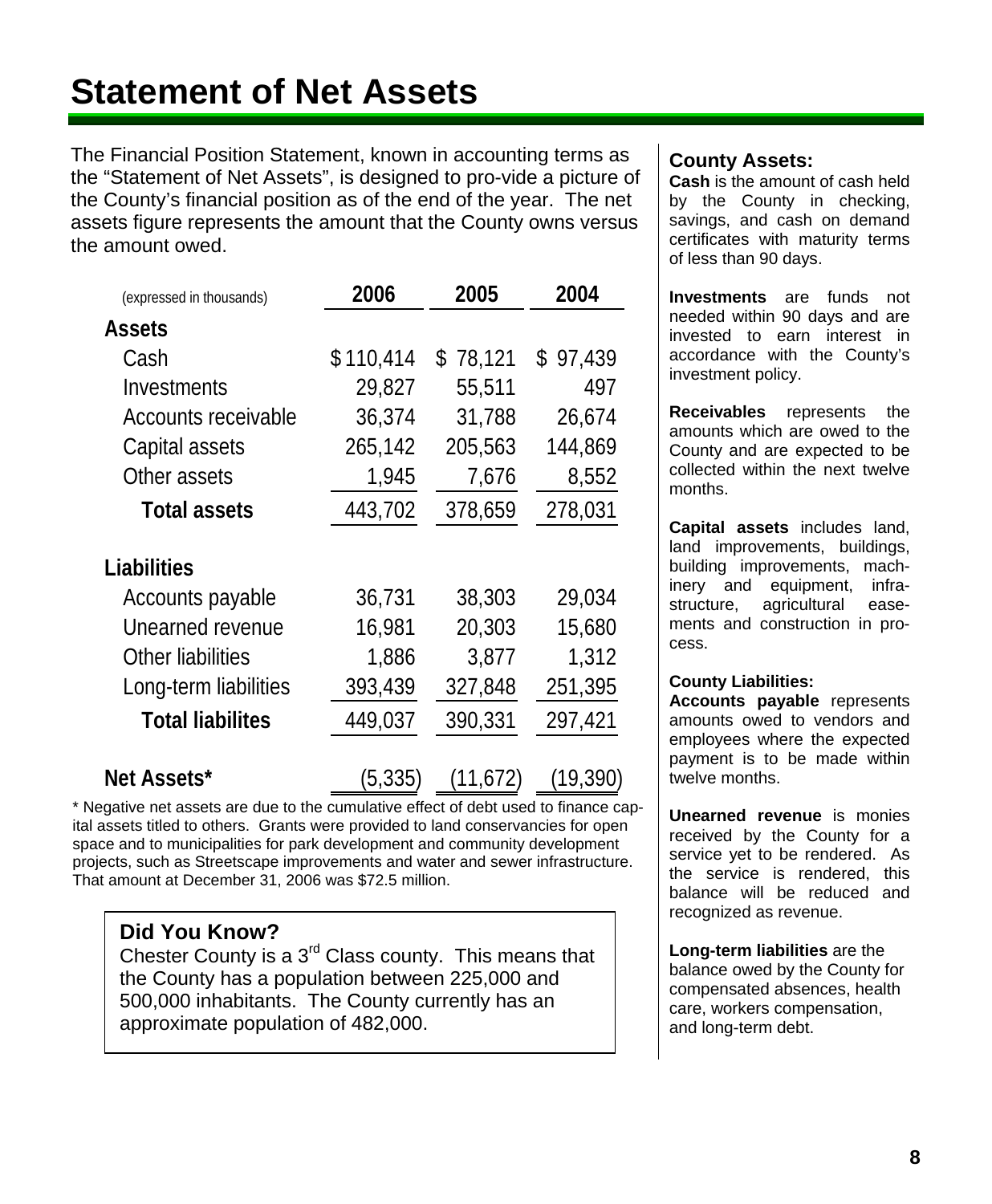## **How Strong is the County's Financial Position?**

In October 2006, Moody's Investor Service upgraded the rating of Chester County's general obligation bonds to Aaa. This is the highest possible rating on the Moody's scale and Chester County is only one of two counties in Pennsylvania and one of 47 counties nationwide to share this distinction. Their agent cited solid financial operations, sound fiscal policy, a sound economic base, and an above average debt position as factors. Our Aaa rating has and will continue to result in lower debt service on County debt – saving taxpayer money.

Chester County's financial position is very strong. The county maintains sufficient net financial resources to protect against shortfalls.

It is recommended that governments maintain unreserved fund balances in the general fund of no less than 5 to 15% of the general funds revenues or no less than one to two months of general fund expenditures.

To that end, in 2000, the County established a working



capital reserve policy, which strengthens the County's ability to maintain an investment grade credit rating should unforeseen circumstances arise. In 2006, the County had \$14.9 million in the working capital reserve, which represent 10% of the general fund budget.

The County's general fund 2006 year end unreserved fund balance of \$32.3 million represents approximately 24% of general fund revenues and more than 2 1/2 months of expenditures and transfers to other County funds.

Because of the County's strong financial position, it is able to issue general obligation notes and bonds to help fund the County's Capital Improvement Projects and Open Space Projects instead of raising taxes. In 2006, the County issued General Obligation Bonds and Notes totaling \$155 million. In addition to funding on going projects these new Series of Bonds and Notes help to refund outstanding debt saving the County upwards of \$2.3 million.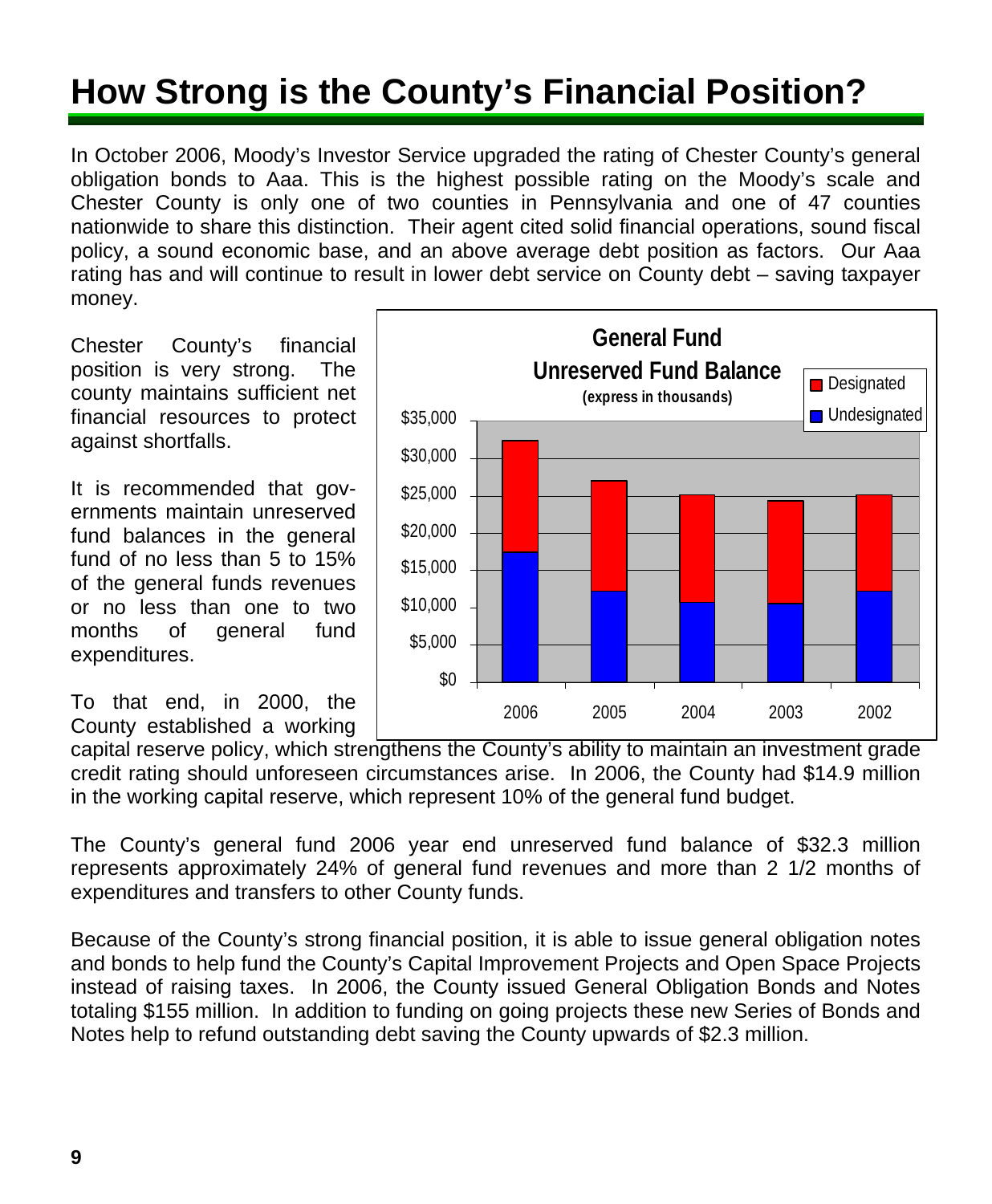## **General Obligation Debt**

General Obligation Bonds and Notes are long-term debt instruments which are repaid from the County's general revenue sources.

The borrowing capacity or legal limit for nonelectoral debt is three hundred percent of the borrowing base. The County's borrowing base is determined by total adjusted revenues for the three prior years, divided by three. This is calculated in accordance with the Commonwealth of Pennsylvania Local Government Unit Debt Act. Three hundred percent of the borrowing base at December 31, 2006 is \$1,173 million. Total debt outstanding at December 31, 2006 was \$375.1 million, leaving \$797.8 million debt capacity remaining.

In July 2006, the County issued \$68.5 million of general obligation notes. The debt was issued to fund the County's various capital projects. Open space, improvements to County parks, acquisition of equipment and fixtures, and construction and improvement of County facilities are a few of the items that this note issuance will fund.

For more detailed information on the County's long-term liabilities, please see our 2006 Comprehensive Annual Financial Report.



#### **The County's Future Debt Payments**

Shown below are the annual debt principal payments for the next five years and thereafter in four and five year increments on longterm debt outstanding as of December 31, 2006 for the County as a whole.

**Year**

**Debt Payment** 2007 \$ 19.403

| 2008      | 19,332    |
|-----------|-----------|
| 2009      | 20,154    |
| 2010      | 20,977    |
| 2011      | 21,872    |
| 2012-2016 | 126,780   |
| 2017-2021 | 101,875   |
| 2022-2024 | 44,760    |
|           | \$375,153 |

(expressed in thousands)

### **Did You Know?**

In absolute numbers Chester County is the fastest growing county in Pennsylvania (2000 – 2006).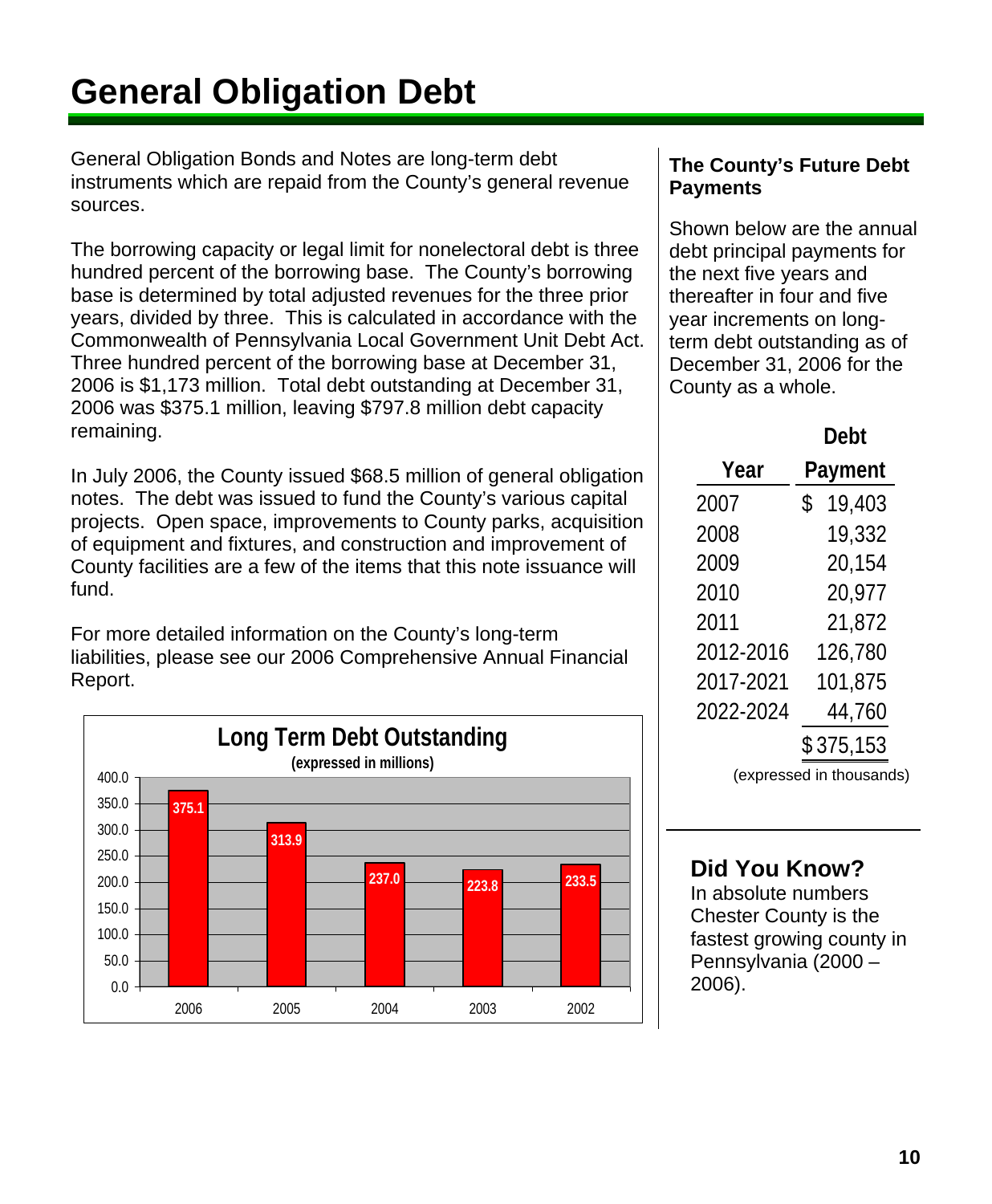#### **Did You Know?**

**In 2006, Chester County became the blueprint for Iceland's 112 (their version of our 911) System!! Chester County's Emergency Services was proud to train a group of 5 Icelandic nationals to become certified Association of Public-Safety Communication Officials' (APCO) Basic Telecommunicators. The Republic of Iceland is enhancing their 112 system. "According to Eirikur Ronald Josefsson, training supervisor, the nation examined many different training programs throughout Europe and the United States before deciding to visit Chester County. The system Chester County uses is viewed as one of the best in the United States, and the Icelandic people agreed. Iceland intends to become the best in the world, using Chester County as a blueprint."** 



#### **Did You Know?**

In 2006, Chester County received a grant from Pennsylvania Emergency Management Agency (PEMA) through Homeland Security that enabled the County to purchase two bomb detection dogs. Deputy Tom Miller and Cento (left) and Deputy Frank Broomall and Nero (right) are extensively trained in explosive detection, tracking and patrol. The dogs live with their handlers and are on call 24/7/365 for emergencies. The Sheriff's Office K-9 Unit is active in providing security to county government buildings, as well as assisting law enforcement agencies throughout Chester County and surrounding communities. Since their "employment" with the County, Cento, Nero and their handlers have assisted on more than 30 cases. Cento was born and trained in Holland and responds to commands in Dutch, while Nero was born and trained in the Czech Republic and responds to commands in Czech. The use of different languages allow the handlers to work closely together knowing the dog will respond correctly to each command. It also prevents a third party from giving the dog counter or misleading commands. The Deputies and their K-9 partners can be seen patrolling the Courthouse corridors and checking the exterior of the County buildings every business day. For more information on the K-9 unit and the K-9 teams please go to [www.chesco.org](http://www.chesco.org/).

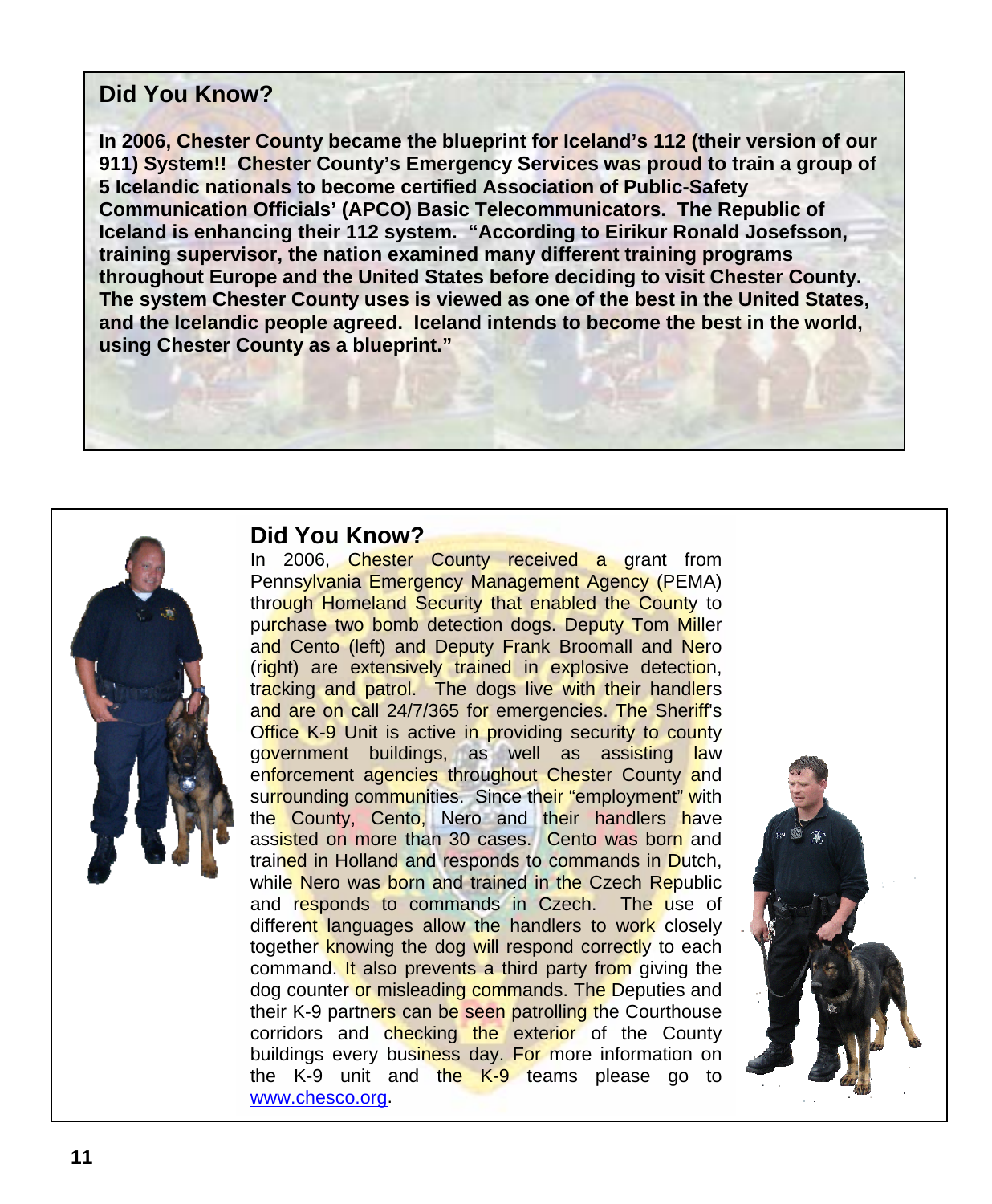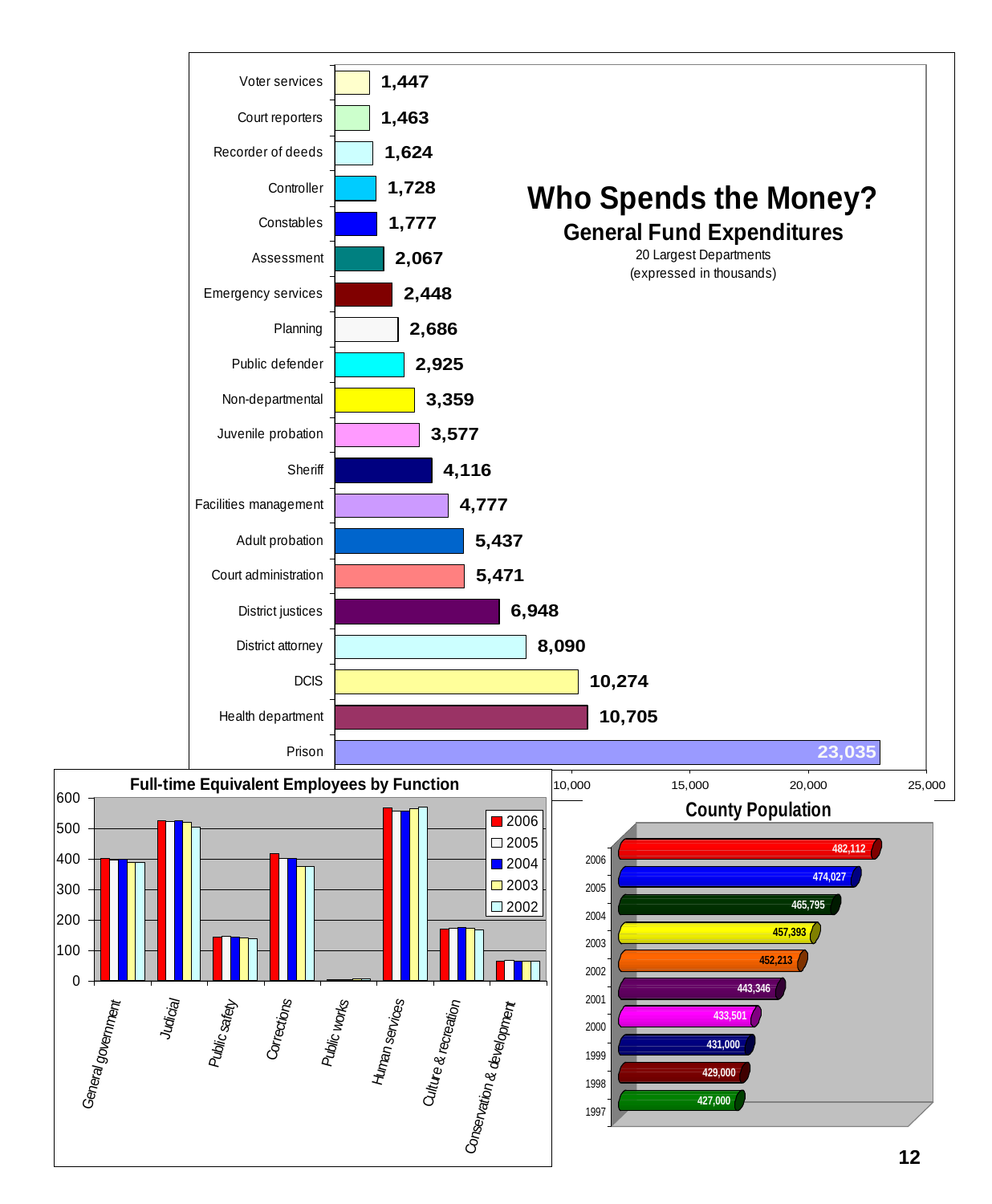#### *Ten Largest Employers in 2006* **% of**

|                                     | <b>Number of</b> | Labor        |  |
|-------------------------------------|------------------|--------------|--|
| <b>Private Sector Employers</b>     | <b>Employees</b> | <b>Force</b> |  |
| <b>Vanguard Group</b>               | 8,500            | 3.32%        |  |
| QVC, Inc.                           | 4,000            | 1.56%        |  |
| Siemens Medical Solutions USA, Inc. | 3,950            | 1.54%        |  |
| SunGuard Data Systems, Inc.         | 3,000            | 1.17%        |  |
| Acme Markets, Inc.                  | 1,900            | 0.74%        |  |
| <b>Chester County Hospital</b>      | 1,781            | 0.70%        |  |
| <b>West Chester University</b>      | 1,495            | 0.58%        |  |
| <b>Nobel Learning Communities</b>   | 1,400            | 0.55%        |  |
| Wyeth                               | 1,250            | 0.49%        |  |
| <b>Unisys Corporation</b>           | 1,200            | 0.47%        |  |
|                                     | 28,476           | 11.12%       |  |
| Labor Force 2006 (average)          | 256,183          |              |  |

### **Did You Know?**

**Although the County is a government or public sector, it is actually the <sup>5</sup>th largest employer in Chester County with 2,413 employees.** 

**Chester County has 1,928 full time employees and 176 part time employees.** 

**% of Total**

**The Pocopson Home employs 345 total employees.** 

### *Ten Largest Real Estate Taxpayers in 2006*

### **Did You Know?**

**Chester County unemployment rate since 2000 has averaged about 34% lower than that of Pennsylvania and 36% lower than that of the United States.** 

**Chester County also has over a 91% graduation rate among residents 25 years and older and over 45% with post secondary education.** 

| <b>Business</b>                                  |    | <b>Assessed</b>   | <b>Assessed</b><br><b>Valuation</b> |  |
|--------------------------------------------------|----|-------------------|-------------------------------------|--|
|                                                  |    | <b>Valuation*</b> |                                     |  |
| <b>Liberty Property Ltd. Partnership</b>         | \$ | 296,375           | 0.77%                               |  |
| <b>Exton Square, Inc.</b>                        |    | 97,682            | 0.25%                               |  |
| <b>Hankin Group</b>                              |    | 91,948            | 0.24%                               |  |
| <b>Brandywine Operating, Ltd. Partnership</b>    |    | 87,743            | 0.23%                               |  |
| <b>Horatio Realty Trust</b>                      |    | 81,824            | 0.21%                               |  |
| QVC, Inc.                                        |    | 67,143            | 0.17%                               |  |
| <b>Siemens Medical Systems</b>                   |    | 66,923            | 0.17%                               |  |
| <b>Brandywine Square, Inc.</b>                   |    | 55,624            | 0.14%                               |  |
| <b>Coventry Retail</b>                           |    | 54,913            | 0.14%                               |  |
| <b>Main Street</b>                               |    | 52,120            | 0.14%                               |  |
| <b>Total Principal Taxpayers</b>                 | \$ | 952,295           | 2.47%                               |  |
| <b>Total Taxable &amp; Exempt Assessed Value</b> |    | \$38,509,357      |                                     |  |

\*Assessed Valuation expressed in thousands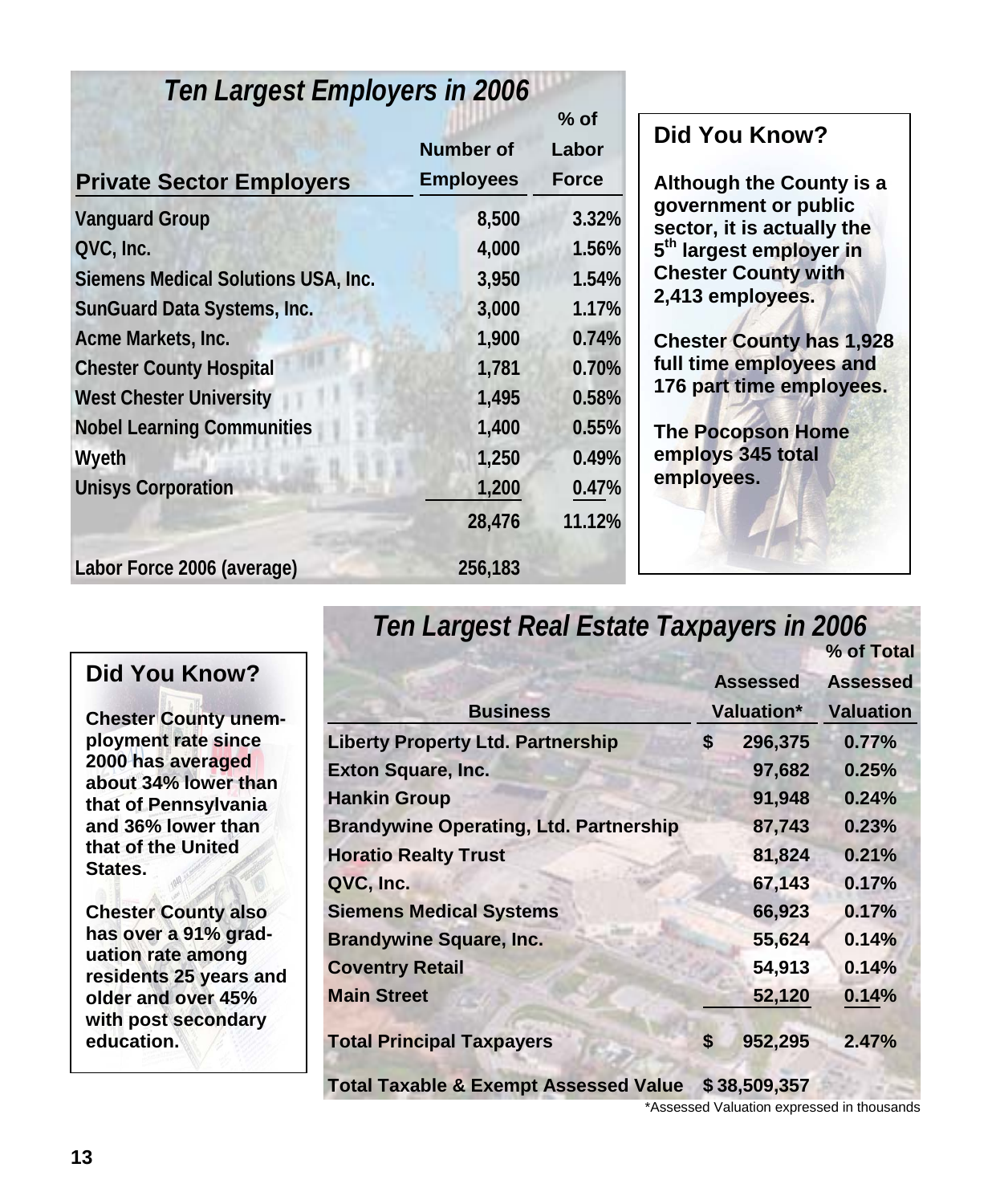## *Sources and Acknowledgements*

The following sources were used to compile this report.

Chester County Comprehensive Annual Financial Report

Chester County Budget

Chester County Finance Department

Chester County Sheriff's Department

Chester County Emergency Services

Chester County Planning Commission

Pennsylvania Department of Labor and Industry

US Census Bureau

A History of Chester County Pennsylvania, C.W. Heathcote, Sr. Editor

- Kagel, Robert, "Visitors From Iceland", Public Safety Communications, July 2006, Vol 72, No. 7: pp 46-48
- On the Cover: The Four Seasons of Springton Manor, used with permission from Elaine **Deutsch**

Chester County Photographs – used with permission from Elaine Deutsch

Special thanks to the dedicated and professional staff at the Controller's Office for their hard work.